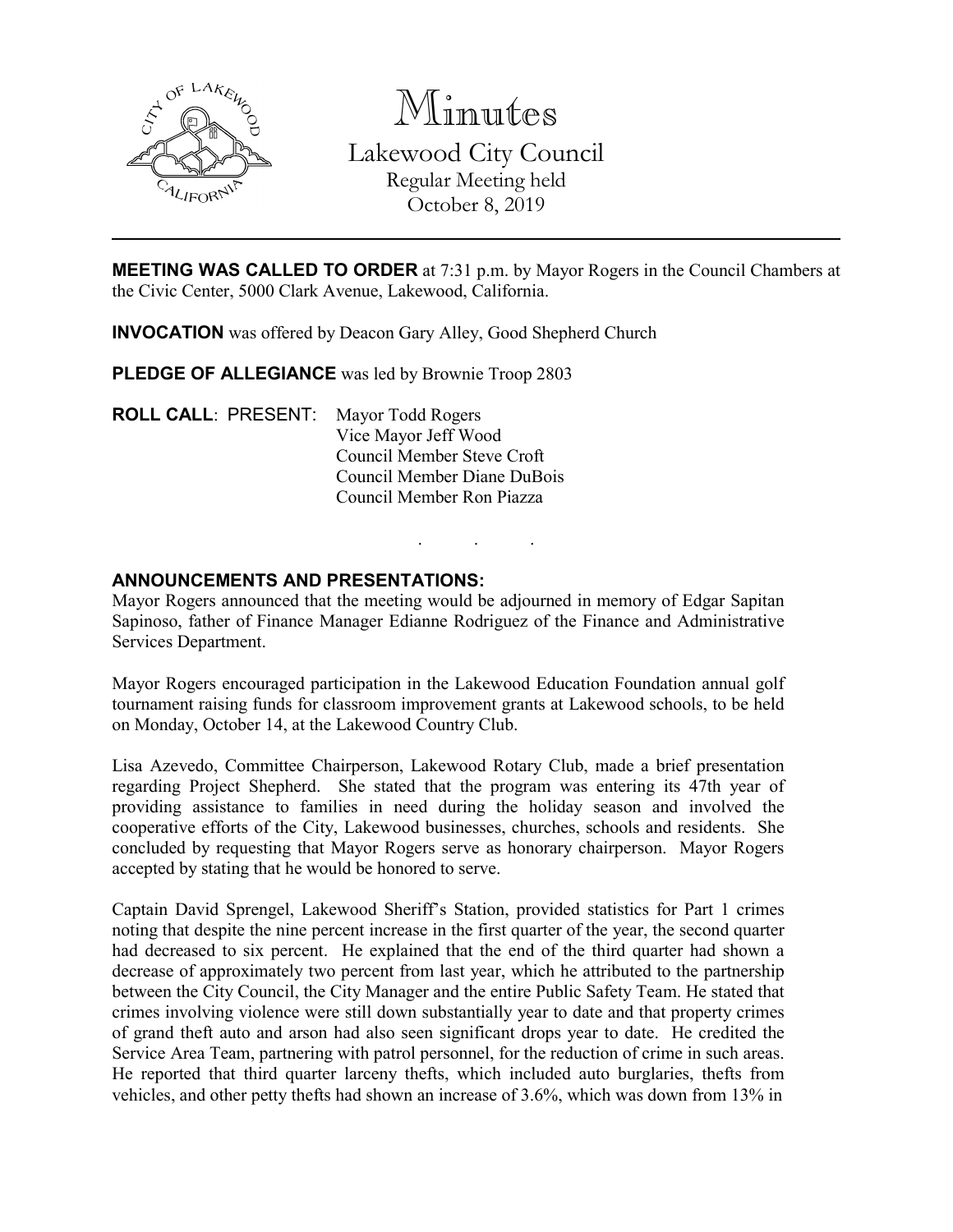City Council Minutes October 8, 2019 Page 2

#### **ANNOUNCEMENTS AND PRESENTATIONS:** - Continued

the second quarter of the year. He indicated a significant drop in residential burglaries in September from previous months and that detectives and the Special Assignment team continued to monitor and work together to have an impact. He added that their combined efforts recently led to an arrest and recovery of stolen property from several burglaries which occurred at a local storage facility. The Captain suggested ways in which the community could assist with combating theft near or at their residences, such as the "See Something, Say Something" reporting system, locking vehicles, securing yard access through locked gates, and utilizing security options near porches and around residences. He cited recent successes of incidents with the Ring doorbell systems, which captured quality video of suspects. He commended the City's recent efforts in offering the Ring system to residents of Lakewood through reduced pricing, which would have a positive impact in criminal investigations. Captain Sprengel stated that enforcement continued to deal with crime prevention and quality of life issues, with a focus on the homeless population. He reported that average response times were at or below the previous year's averages. He highlighted community outreach efforts including the Coffee with a Deputy events; the Pink Patch Project, of which the proceeds on the sales of specially designed pink patches, keychains and pins benefitted the City of Hope; and partnering with Labwerkz, a Lakewood business printing special Lakewood Station-themed trucker hats to support the event. He announced that the Annual Haunted Jail and Safety Expo would be held at the Lakewood Station on Friday, October 25th. He concluded by expressing gratitude to the City Council and staff for their continued partnership and leadership and for providing Sheriff's personnel with the necessary resources to best serve the community.

Council Member DuBois and Council Member Croft expressed gratitude for the Sheriff's Department outreach and engagement in the community.

Vice Mayor Wood concurred by stating that after having attended some of the community events, he noted the positive impression they left on residents. In response to his inquiry regarding the rise in residential burglaries, Captain Sprengel confirmed that residential and commercial burglaries were up fourteen percent, however, the numbers for September were lower than from July and August. He stated anticipation that as the weather changed and with the approach of the holidays, that the numbers would continue to go down.

Responding to Vice Mayor Wood's questions regarding seasonal patterns, Captain Sprengel stated that in conjunction with the public safety team, a review of reported burglaries was being conducted and assessed for common trends relating to time of day, crimes of opportunity and other contributing factors and that such data would be made available to the community.

Mayor Rogers and Council Member Piazza commended the law enforcement team and stated appreciation for the supportive working relationship.

. . .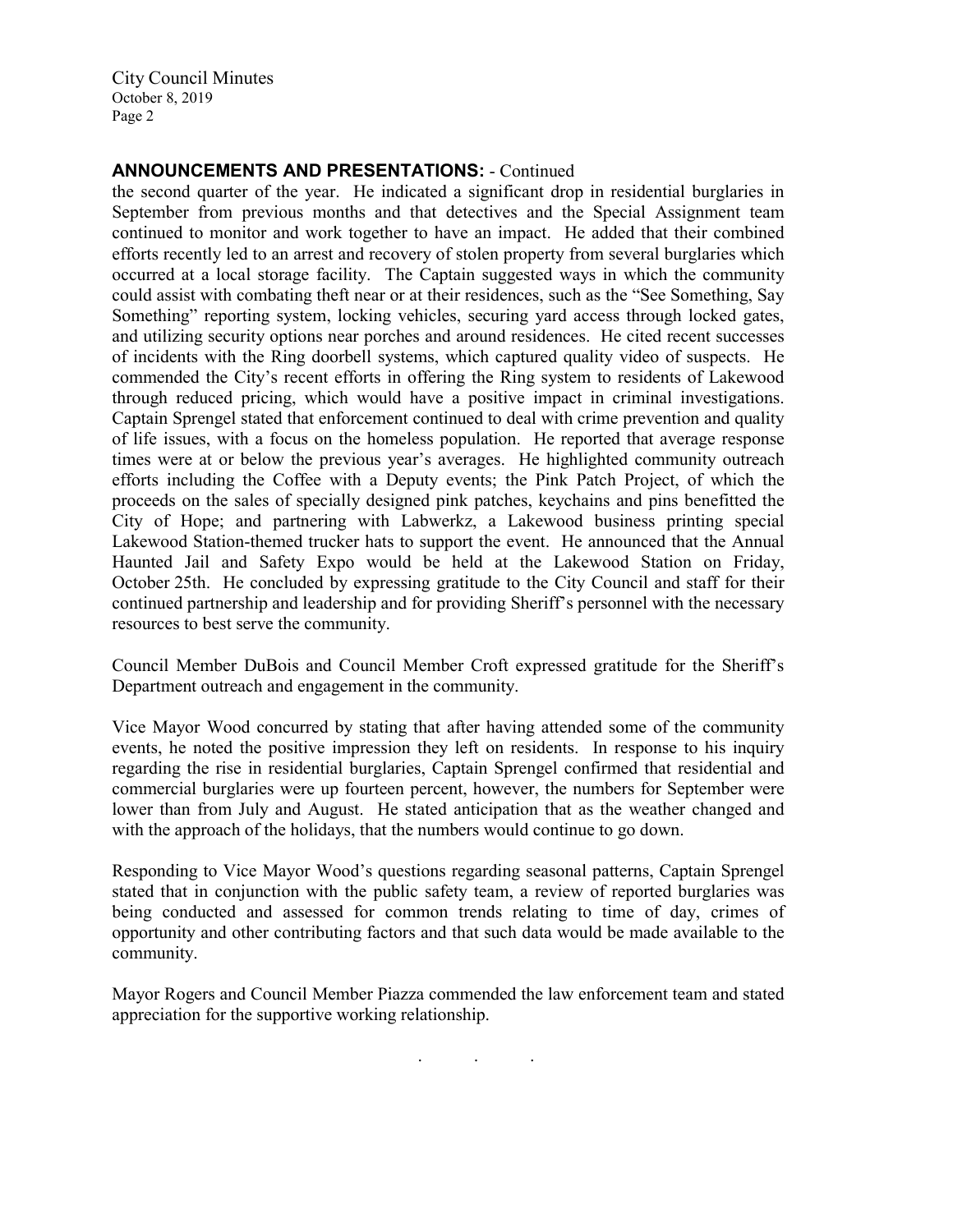City Council Minutes October 8, 2019 Page 3

#### **ROUTINE ITEMS:**

COUNCIL MEMBER CROFT MOVED AND COUNCIL MEMBER DUBOIS SECONDED TO APPROVE ROUTINE ITEMS 1 THROUGH 6.

- RI-1 Approval of Minutes of the Meeting held August 13, 2019
- RI-2 Approval of Personnel Transactions
- RI-3 Approval of Registers of Demands
- RI-4 Report of City Council Committees' Activities
- RI-5 Approval of Agreement for 2019 Halloween Carnival Attractions
- RI-6 Approval of Agreement for Intergovernmental Services with City of Bellflower for Caruthers Park Stormwater and Urban Runoff Capture Project Construction Support **Services**

UPON ROLL CALL VOTE, THE MOTION WAS APPROVED:

AYES: COUNCIL MEMBERS: Croft, DuBois, Wood, Piazza and Rogers NAYS: COUNCIL MEMBERS: None

## **1.1 • RESOLUTION AUTHORIZING APPLICATION FOR SB 2 PLANNING GRANTS PROGRAM FUNDS**

. . .

Thaddeus McCormack, City Manager, explained that at the earlier study session, feedback had been received from the City Council and the item would be pulled at this time.

Mayor Rogers stated that there being no objection, it was so ordered.

#### **1.2 • AWARD OF BID FOR PUBLIC WORKS PROJECT NO. 2019-3, ADA RESTROOM IMPROVEMENTS TO EXISTING PARK BUILDINGS AT BISCAILUZ, BOLIVAR, BOYAR, DEL VALLE, MAYFAIR AND SAN MARTIN PARKS**

. . .

Public Works Director Lisa Rapp gave a brief oral presentation based on the memorandum in the agenda packet and stated six bids had been received for ADA (Americans with Disabilities Act) restroom improvements at six City parks. The project consisted of interior and exterior demolition, remodeling of six accessible park restrooms and other improvements. She explained that due to the age of the buildings, unforeseen conditions could be discovered once demolition began, and, therefore, a slightly larger contingency of twenty percent was recommended to be included. An appropriation of \$120,000 from the capital reserve for ADA improvements was necessary in order to complete the full scope of the contract work, cover the proposed contingency during construction and other miscellaneous expenses.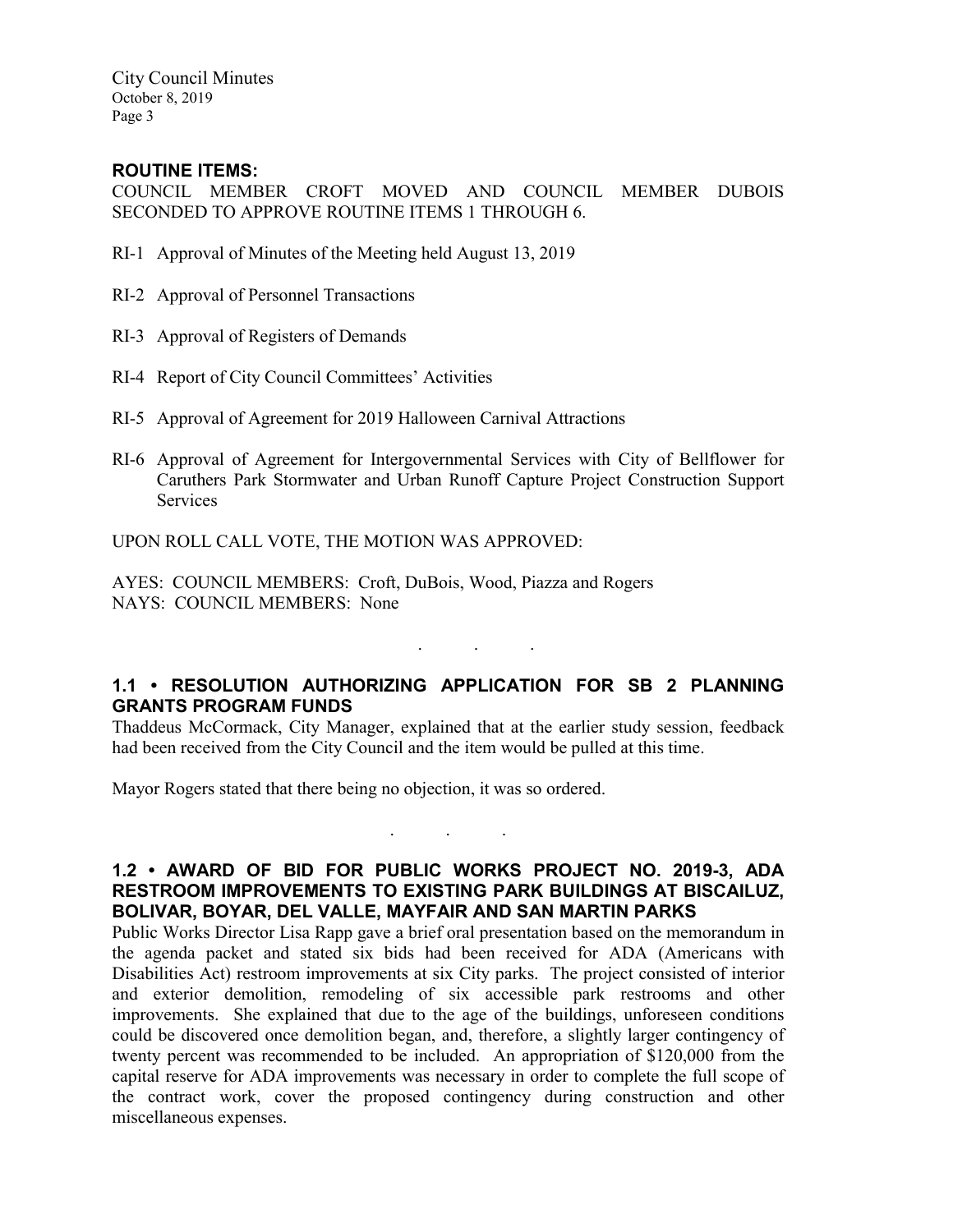### **1.2 • AWARD OF BID FOR PUBLIC WORKS PROJECT NO. 2019-3, ADA RESTROOM IMPROVEMENTS TO EXISTING PARK BUILDINGS** - Continued

It was the recommendation of staff that the City Council approve the plans, specifications and working details for the project; award the contract to the low bidder, GDL Best Contractors Inc., in the amount of \$445,360, authorize staff to approve a cumulative total of change orders, as necessary not to exceed \$90,000; and appropriate \$120,000 from the General Fund assigned fund balance - Capital Replacement and Repair.

Ms. Rapp confirmed for Mayor Rogers that the City had not previously worked with the contractor but that references had been checked with positive results. She further stated in response to Mayor Rogers' concerns that accountability provisions, such as bonds and insurance, were included in the contract.

Mayor Rogers opened the public hearing at 7:56 p.m. and called for anyone in the audience wishing to address the City Council on this matter. There was no response.

VICE MAYOR WOOD MOVED AND COUNCIL MEMBER PIAZZA SECONDED TO APPROVE STAFF'S RECOMMENDATIONS. UPON ROLL CALL VOTE, THE MOTION WAS APPROVED:

AYES: COUNCIL MEMBERS: Croft, DuBois, Wood, Piazza and Rogers NAYS: COUNCIL MEMBERS: None

#### **1.3 • REJECTION OF BIDS FOR PUBLIC WORKS PROJECT NO. 2019-5, REROOFING IMPROVEMENTS TO THE EXISTING BOYAR PARK RESTROOM BUILDING, PALMS PARK RESTROOM BUILDING AND EQUESTRIAN CENTER RESIDENCE**

. . .

The Director of Public Works gave a brief oral presentation based on the memorandum in the agenda packet and reported that only one bid had been received for the re-roofing improvements for several small City buildings, from Fisher Contractor Inc., in the amount of \$104,000, and that the bid had been higher than staff expectations. She concluded by stating that staff recommended that the City Council reject the bid received for Public Works Contract 19-05.

Mayor Rogers opened the public hearing at 7:58 p.m. and called for anyone in the audience wishing to address the City Council on this matter. There was no response.

COUNCIL MEMBER CROFT MOVED AND COUNCIL MEMBER DUBOIS SECONDED TO APPROVE STAFF'S RECOMMENDATIONS. UPON ROLL CALL VOTE, THE MOTION WAS APPROVED:

AYES: COUNCIL MEMBERS: Croft, DuBois, Wood, Piazza and Rogers NAYS: COUNCIL MEMBERS: None

. . .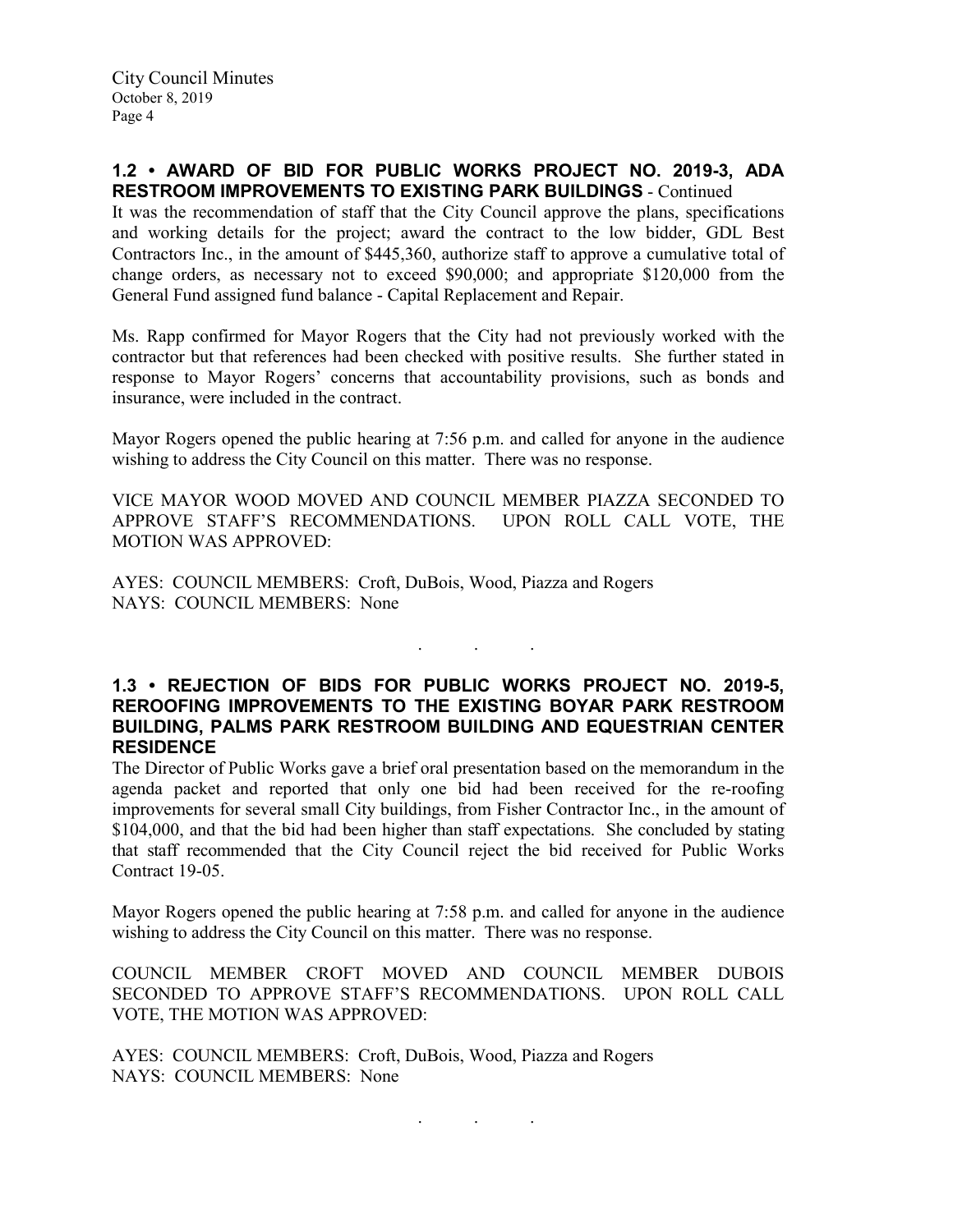## **2.1 • ADOPTION OF RESOLUTIONS FOR THE 2020 GENERAL MUNICIPAL ELECTION**

Steve Skolnik, City Attorney's Office, made a brief statement based on the memo in the agenda and advised that there were three resolutions before the City Council that were procedural actions necessary to begin the process for the next General Municipal Election, which would be held on March 3, 2020. He noted that all three resolutions could be enacted with one motion. It was the recommendation of staff that the City Council adopt the proposed resolutions pertaining to the General Municipal Election.

RESOLUTION NO. 2019-51; A RESOLUTION OF THE CITY COUNCIL OF THE CITY OF LAKEWOOD, CALIFORNIA, CALLING FOR THE HOLDING OF A GENERAL MUNICIPAL ELECTION TO BE HELD ON TUESDAY, MARCH 3, 2020, FOR THE ELECTION OF CERTAIN OFFICERS AS REQUIRED BY THE PROVISIONS OF THE LAWS OF THE STATE OF CALIFORNIA RELATING TO GENERAL LAW CITIES

RESOLUTION NO. 2019-52; A RESOLUTION OF THE CITY COUNCIL OF THE CITY OF LAKEWOOD, CALIFORNIA, REQUESTING THE BOARD OF SUPERVISORS OF THE COUNTY OF LOS ANGELES TO CONSOLIDATE A GENERAL MUNICIPAL ELECTION TO BE HELD ON, MARCH 3, 2020, WITH THE STATEWIDE PRESIDENTIAL PRIMARY ELECTION

RESOLUTION NO. 2019-53; A RESOLUTION OF THE CITY COUNCIL OF THE CITY OF LAKEWOOD, CALIFORNIA, ADOPTING REGULATIONS FOR CANDIDATES FOR ELECTIVE OFFICE PERTAINING TO CANDIDATE STATEMENTS SUBMITTED TO THE VOTERS AT AN ELECTION TO BE HELD ON TUESDAY, MARCH 3, 2020

COUNCIL MEMBER CROFT MOVED AND VICE MAYOR WOOD SECONDED TO ADOPT RESOLUTIONS NO. 2019-51, NO. 2019-52 AND NO. 2019-53. UPON ROLL CALL VOTE, THE MOTION WAS APPROVED:

AYES: COUNCIL MEMBERS: Croft, DuBois, Wood, Piazza and Rogers NAYS: COUNCIL MEMBERS: None

## **2.2 • ORDINANCE NO. 2019-3; ESTABLISHING RULES FOR SIDEWALK VENDING PURSUANT TO GOVERNMENT CODE SECTION 51036, ET SEQ.**

. . .

Steve Skolnik, City Attorney's Office, advised that the proposed ordinance had been introduced with a public hearing at the previous City Council meeting. The ordinance was presented for second reading and adoption at this time.

ORDINANCE NO. 2019-3; AN ORDINANCE OF THE CITY COUNCIL OF THE CITY OF LAKEWOOD ESTABLISHING RULES FOR SIDEWALK VENDING PURSUANT TO GOVERNMENT CODE SECTION 51036, ET SEQ.